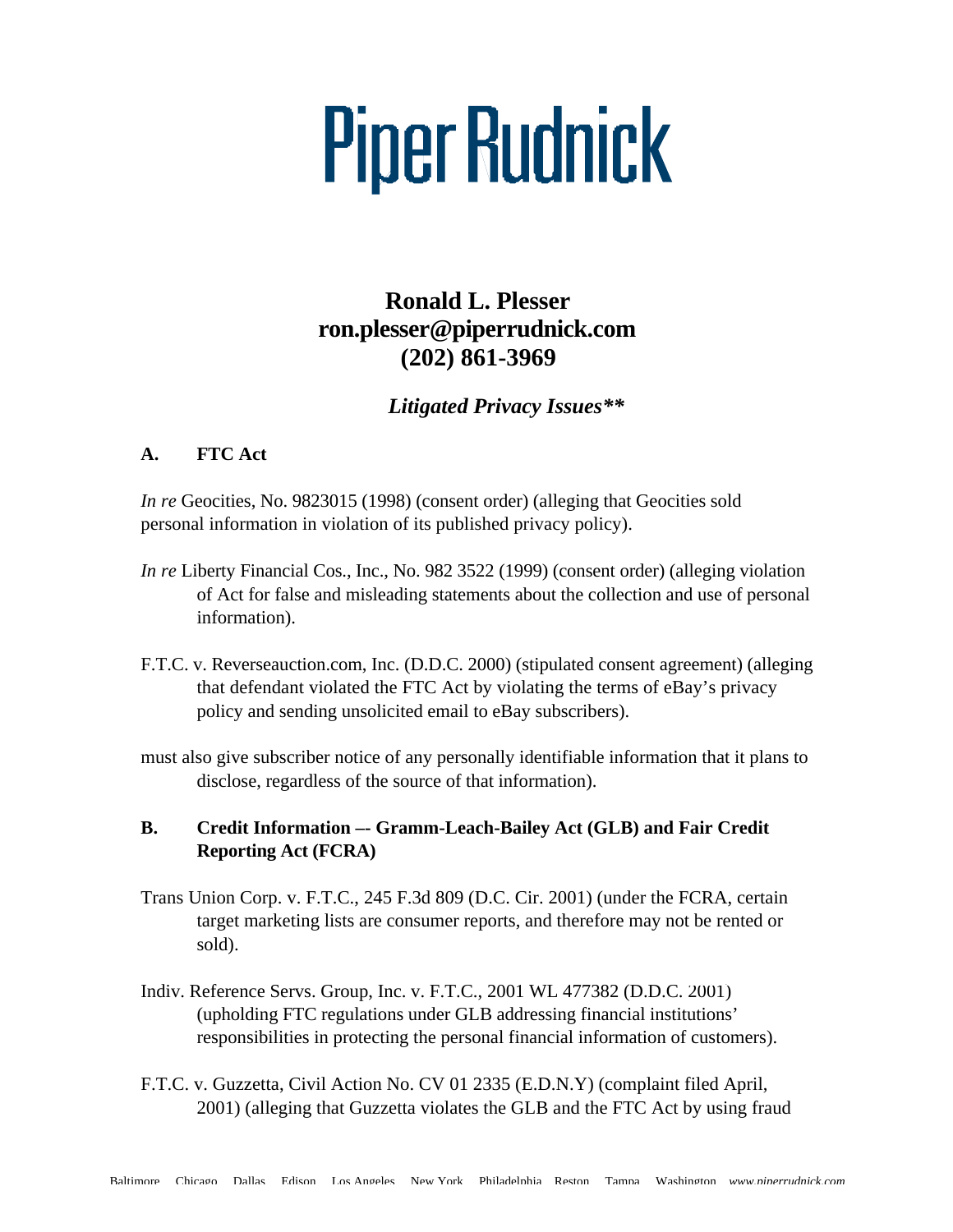and misrepresentation to obtain information about individuals, which he then sells).

- F.T.C. v. Information Search, Inc., Civil Action No. AMD-01-1121 (D. Md.) (complaint filed April, 2001) (alleging that web company violates the GLB and the FTC Act by using fraud and misrepresentation to obtain information about individuals, which it then sells).
- F.T.C. v. Garrett, Civil Action No. H 01 1255 (S.D. Tex.) (complaint filed April, 2001) (alleging that Garrett violates the GLB and the FTC Act by using fraud and misrepresentation to obtain information about individuals, which she then sells).

### **C. Children's Online Privacy Protection Act (COPPA)**

- F.T.C. v. Toysmart.com, LLC, Civil Action No. 00-11341-RGS (D. Mass. 2000) (stipulated consent agreement) (defendant, going through bankruptcy proceedings, ordered to delete personal information collected through web site and to comply with COPPA).
- U.S. v. Looksmart Ltd., Civil Action No. 01-606-A (E.D. Va. 2001) (consent decree) (\$35,000 penalty paid by defendant because of failure to fully disclose information collection, use, and disclosure practices, and failure to obtain parental consent before such collection from children).
- U.S. v. Bigmailbox.com, Inc., Civil Action No. 01-605-A (E.D. Va. 2001) (consent decree) (\$35,000 penalty paid by defendant because of failure to fully disclose information collection, use, and disclosure practices, and failure to obtain parental consent before such collection from children).
- U.S. v. Monarch Services, Inc., Civil Action No. AMD 01 CV 1165 (D. Md. 2001) (consent decree) (\$30,000 penalty paid by defendant because of failure to fully disclose information collection, use, and disclosure practices, and failure to obtain parental consent before such collection from children).

### **D. Drivers Privacy Protection Act (DPPA)**

Reno v. Condon, 528 U.S. 141 (2000) (upholding constitutionality of the Act, which prohibits states from disclosing a driver's personal information without the driver's consent, and prohibits resale and redisclosure of such information by private persons who obtained such information from the state).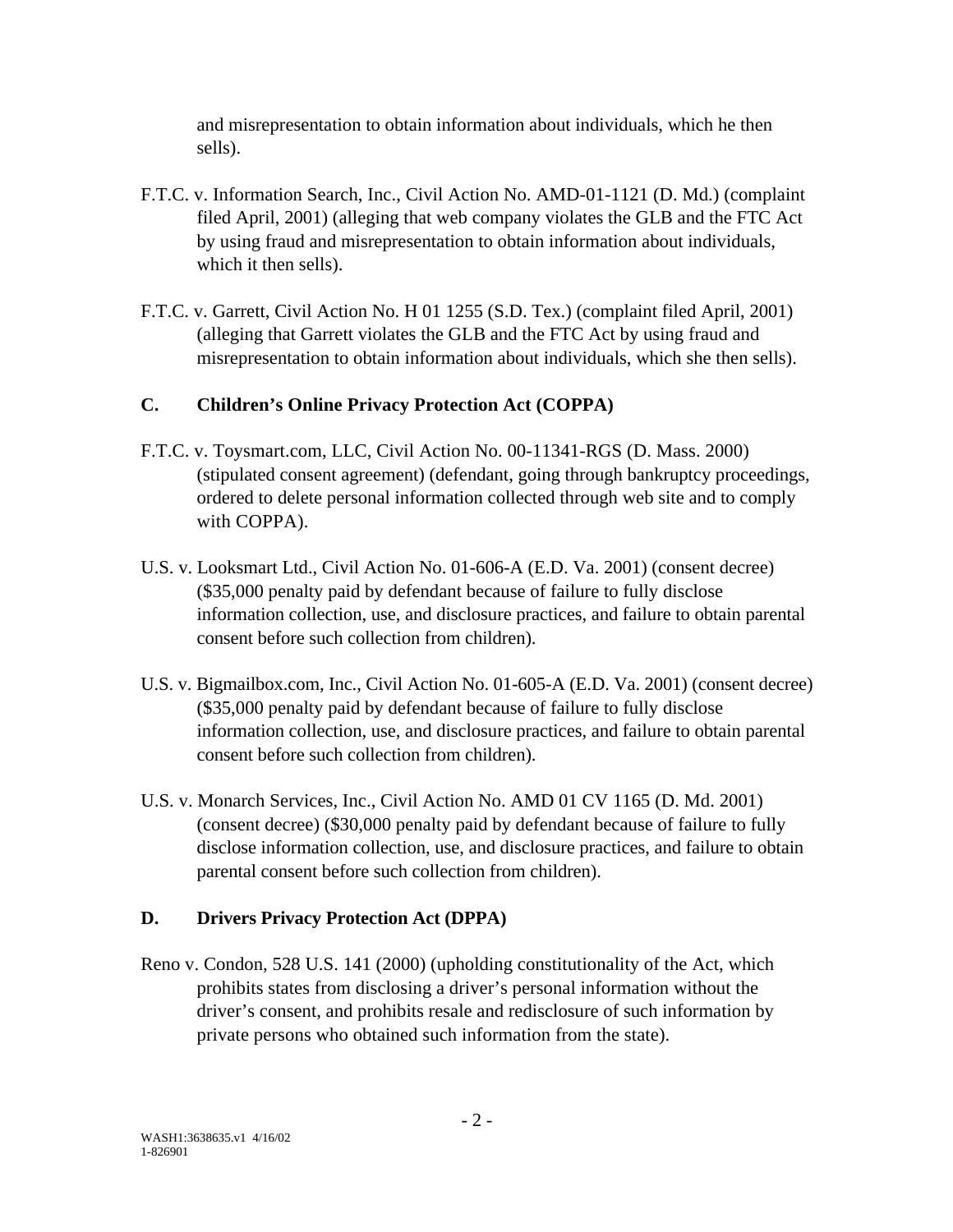WASH1:3638635.v1 4/16/02 1-826901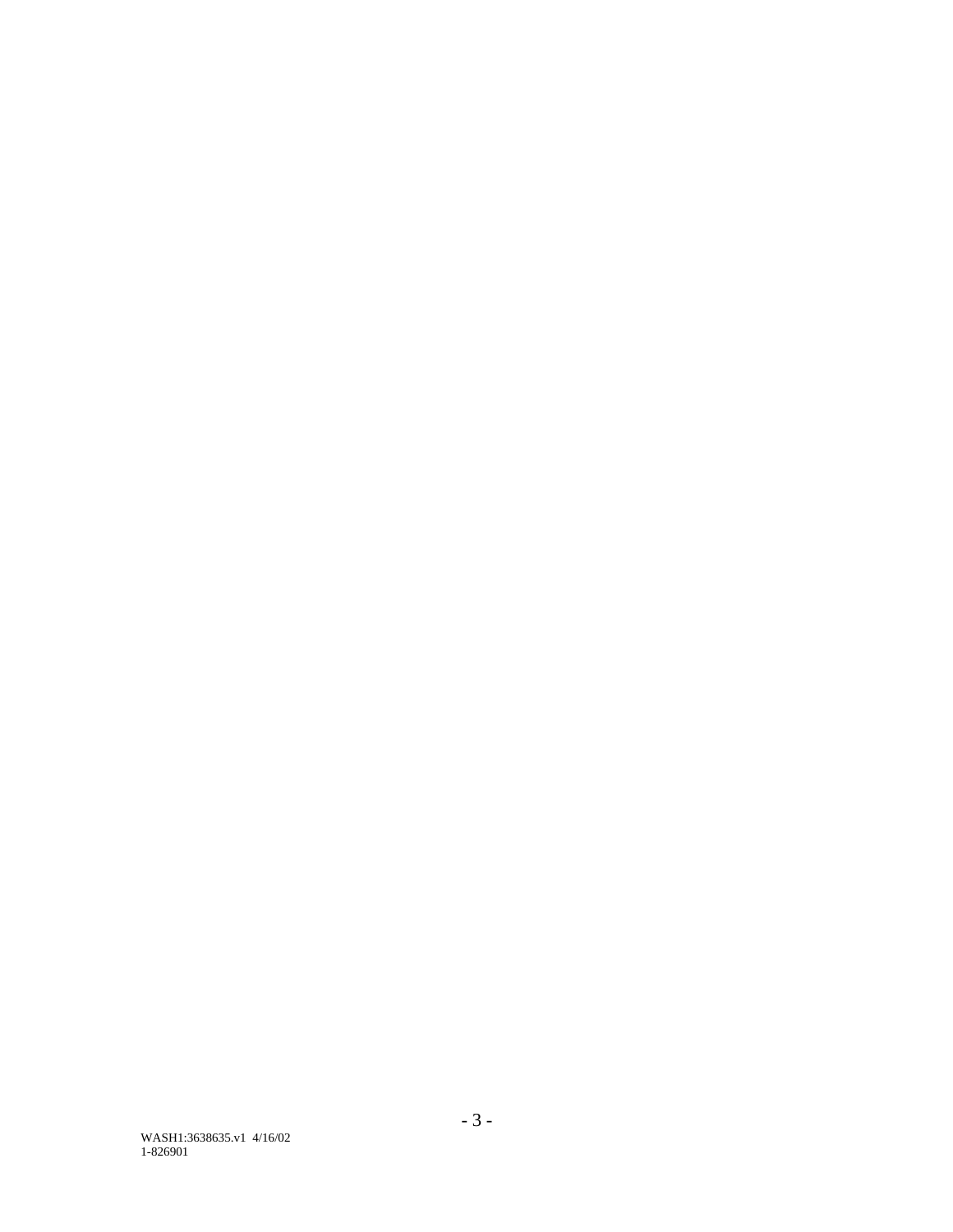#### **E. Telecommunications Act of 1996**

U.S. West, Inc. v. F.C.C., 182 F.3d 1224 (10th Cir. 1999) (striking down an FCC rule restricting disclosure of customer proprietary network information (CPNI); rule violates First Amendment because the alleged compelling state interest in protecting privacy is not substantial enough).

### **F. Cable Communications Policy Act (Cable Act)**

- Warner v. Am. Cablevision of Kansas City, Inc., 699 F. Supp. 851 (D. Kan. 1988) (Cable Act requires that cable operators reveal more than the bare fact that it sometimes discloses customer names and addresses to outside parties; must provide information about the purpose or nature of such disclosure).
- Scofield v. Telecable of Overland Park, Inc., 973 F.2d 874 (10th Cir. 1992) (whether there has been a meaningful, clear and conspicuous disclosure of cable operator's practices is determined through a common sense approach, rather than a technical approach; operator is not required exhaustively to list the parties who may be given subscriber information).
- Parker v. Time Warner Entm't Co., L.P., 1999 U.S. Dist. LEXIS 18883 (E.D.N.Y. 1999), *class certification granted in part* and denied in part, 198 F.R.D. 374, 2001 U.S. Dist. LEXIS 96 (E.D.N.Y. 2001) (cable company can disclose when customer began cable service and what channels customer subscribes to, as long as it gives customers the opportunity to opt out; cable company cannot release information regarding the time and length of viewing of a particular channel; cable company

### **G. Electronic Communications Privacy Act (ECPA)**

- State Wide Photocopy Corp. v. Tokai Fin. Servs., Inc., 909 F. Supp. 137 (S.D.N.Y. 1995) (holding that ECPA is aimed at parties accessing electronic facilities without authorization, so if users are authorized to use the information, they are not liable under ECPA, even if they use it fraudulently).
- Sherman & Co. v. Salton Maxim Housewares, Inc. 94 F. Supp. 2d 817 (E.D. Mich. 2000) (no matter how malicious the intent, if a user has been granted access to electronically stored information, he is not liable under ECPA).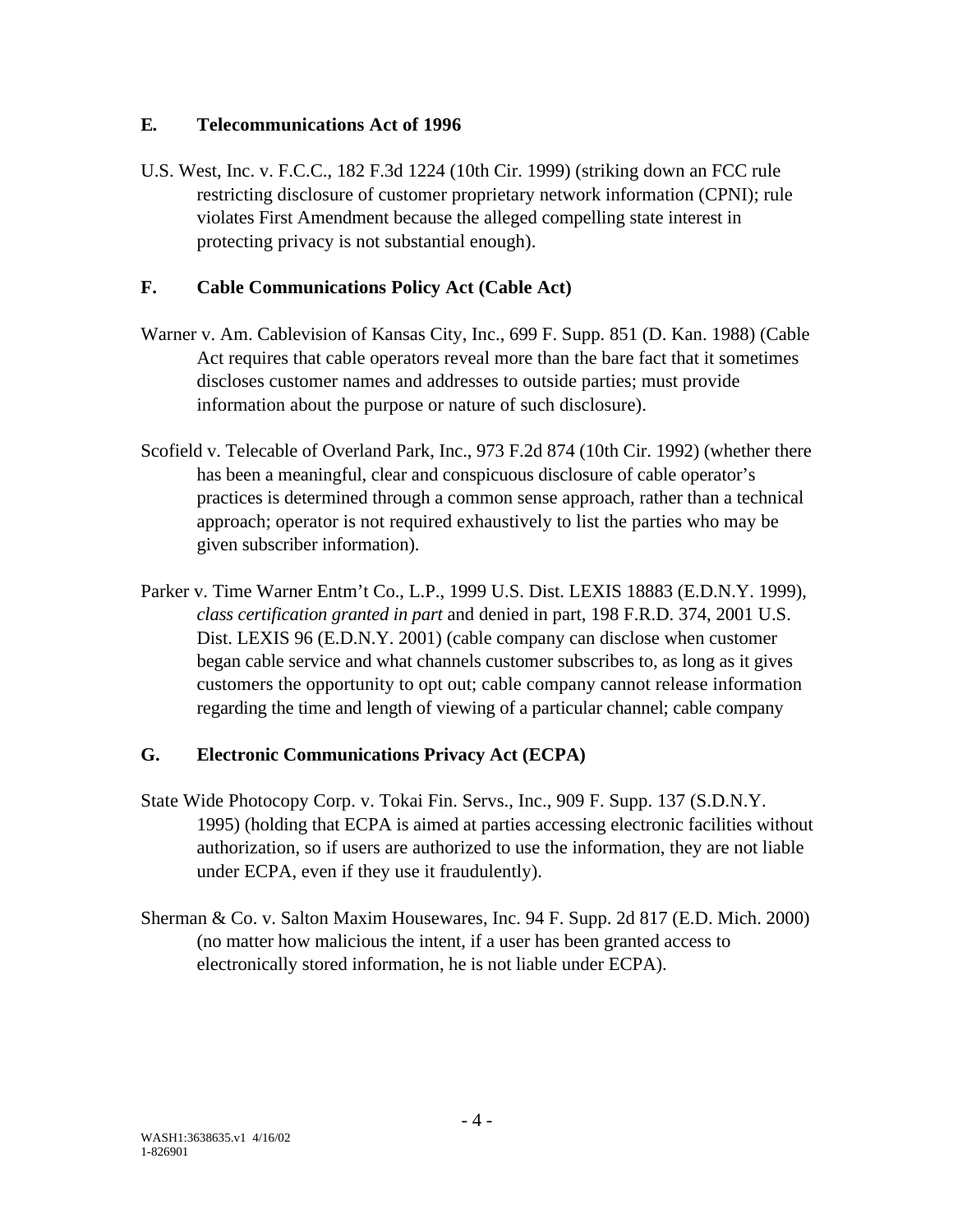- Supnick v. Amazon.com, Inc., 2000 WL 1603820 (W.D. Wash. 2000) (granting class status on claim that Amazon.com violated ECPA and state privacy rights by intercepting and accessing personal information using Alexa software).
- *In re* Doubleclick Inc. Privacy Litig., 2001 U.S. Dist. LEXIS 3498 (S.D.N.Y. 2001) (in litigation over use of personal information gathered through Internet "cookies," court dismissed ECPA claim because Doubleclick's access to the information was authorized by affiliated web sites; Federal Wiretap Act claim is dismissed because web sites consented to Doubleclick's interception of the communication, and because Doubleclick did not intercept the communication for "criminal or tortious" purposes; pendent state invasion of privacy claims are dismissed because all federal claims are dismissed).
- *In re* Intuit Privacy Litig., 2001 U.S. Dist. LEXIS 5828 (C.D. Cal. 2001) (implantation of cookies on plaintiff s computers by defendant may violate § 2707 of ECPA because plaintiff did not authorize defendant to access the information; claims under § 2520 and § 1030 are dismissed because defendant did not have a tortious purpose and because plaintiff did not suffer any damage).

#### **H. Freedom of Information Act**

- Wine Hobby USA, Inc. v. I.R.S., 502 F.2d 133 (3d Cir. 1974) (names and addresses of registered winemakers are exempt from compulsory disclosure under FOIA because disclosure would invade privacy).
- Person-Wolinsky Assocs., Inc. v. Nyquist, 377 N.Y.S.2d 897 (N.Y. Sp. Term 1975) (New York state law prohibits the sale or release of addresses in the possession of government agencies for any private, fundraising or commercial use).
- Disabled Officer's Assoc. v. Rumsfeld, 428 F. Supp. 454 (D.D.C. 1977) (names and addresses of particular members of the armed services are not exempt from mandatory disclosure; there is no "clearly unwarranted" invasion of privacy because disclosure will not reveal any personal or embarrassing information and may benefit the individuals).
- HMG Mktg. Assocs. v. Freeman, 523 F. Supp. 11 (S.D.N.Y. 1980) (lists of names owned by the General Services Administration, when being requested for marketing purposes, are exempt from mandatory disclosure under § 6 of FOIA because the invasion of privacy outweighs the public's interest in disclosure).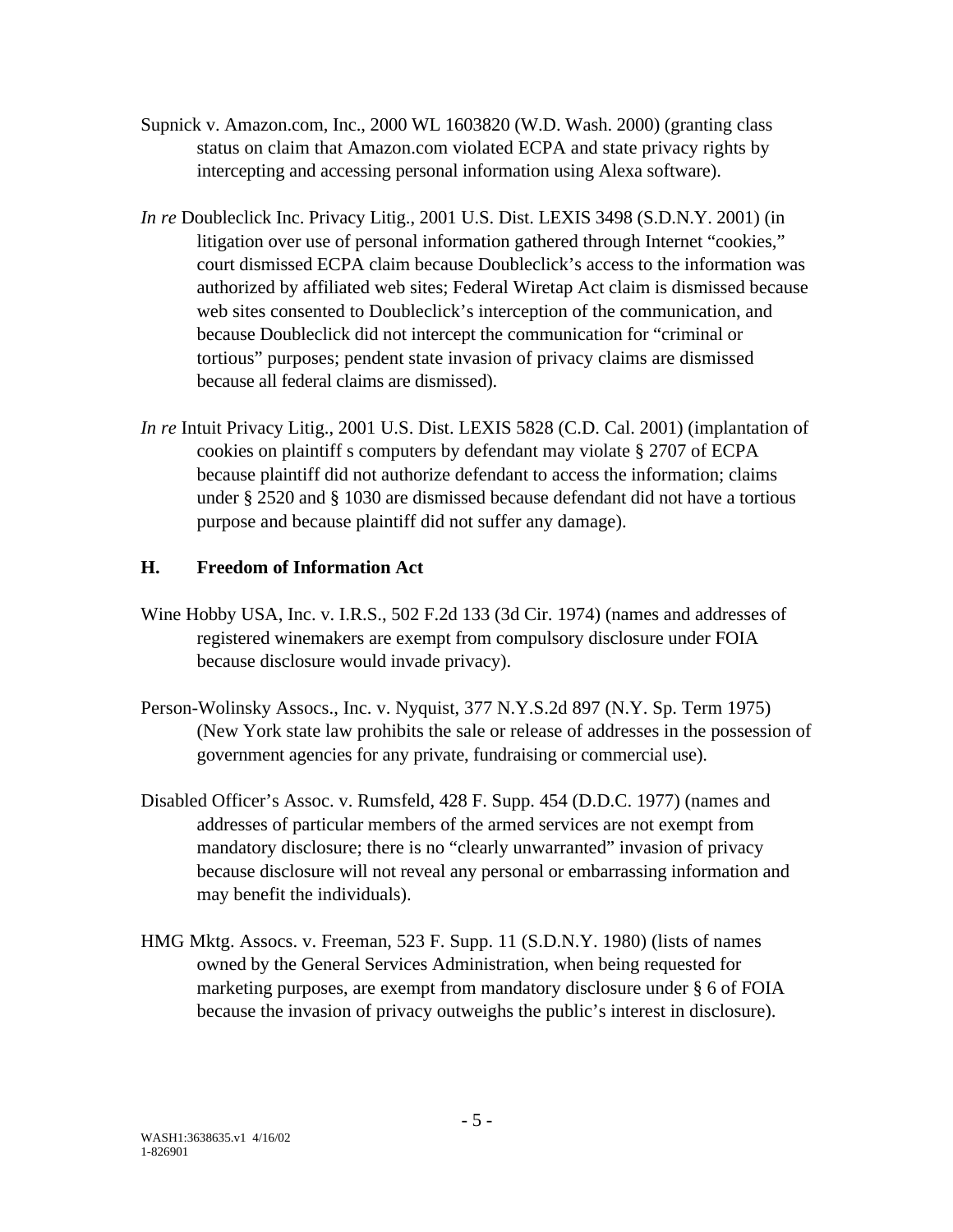- Szikszay v. Buelow, 436 N.Y.S.2d 558 (N.Y. Sup. Ct. 1981) (because state Freedom of Information Law allows disclosure of names and addresses for commercial or fundraising purposes, individual access to that information may not be limited to particular formats).
- Mimis v. Dep't of Agric., 737 F.2d 784 (9th Cir. 1984) (names and addresses of permitholders are exempt from mandatory disclosure under § 6 of FOIA because commercial interests do not outweigh the individuals' privacy interest).

#### **I. Telephone Consumer Protection Act (TCPA) and Related State Laws**

- Moser v. Frohnmayer, 845 P.2d 1284 (Or. 1993) (state law prohibiting all use of all automatic dialing and announcing devices (ADADS) violates Constitutional rights to free speech because it proscribes a type of communication, not an effect of that communication).
- Lysaght v. New Jersey, 837 F. Supp. 646 (D.N.J. 1993) (the New Jersey version of the TCPA, which prohibits the use of ADADs unless a live operator has obtained consent, violates the First Amendment because it is not narrowly tailored enough to protect privacy interests).
- Van Bergen v. Minnesota, 59 F.3d 1541 (8th Cir. 1995) (upholding a state statute requiring a live operator to gain subscriber's consent before all ADAD calls, because it does not foreclose the entire medium of expression).
- Szefczek v. Hillsborough Beacon, 668 A.2d 1099 (N.J. Super. Ct. Law Div. 1995) (defendant violated statute by failing to place plaintiff on do-not-call list and by failing to honor her request after placing her name on the list; affirmative defense failed because established procedures were not effective in preventing violations).
- Bland v. Fessler, 88 F.3d 729 (9th Cir. 1996) (upholding California state statutes requiring a live operator to gain subscriber's consent before all ADAD calls because there is no less restrictive way to protect privacy).
- Kenro, Inc. v. Fax Daily, 962 F. Supp. 1162 (S.D. Ind. 1997) (TCPA applies to material that is not one hundred percent advertising, but the primary function of which is advertising).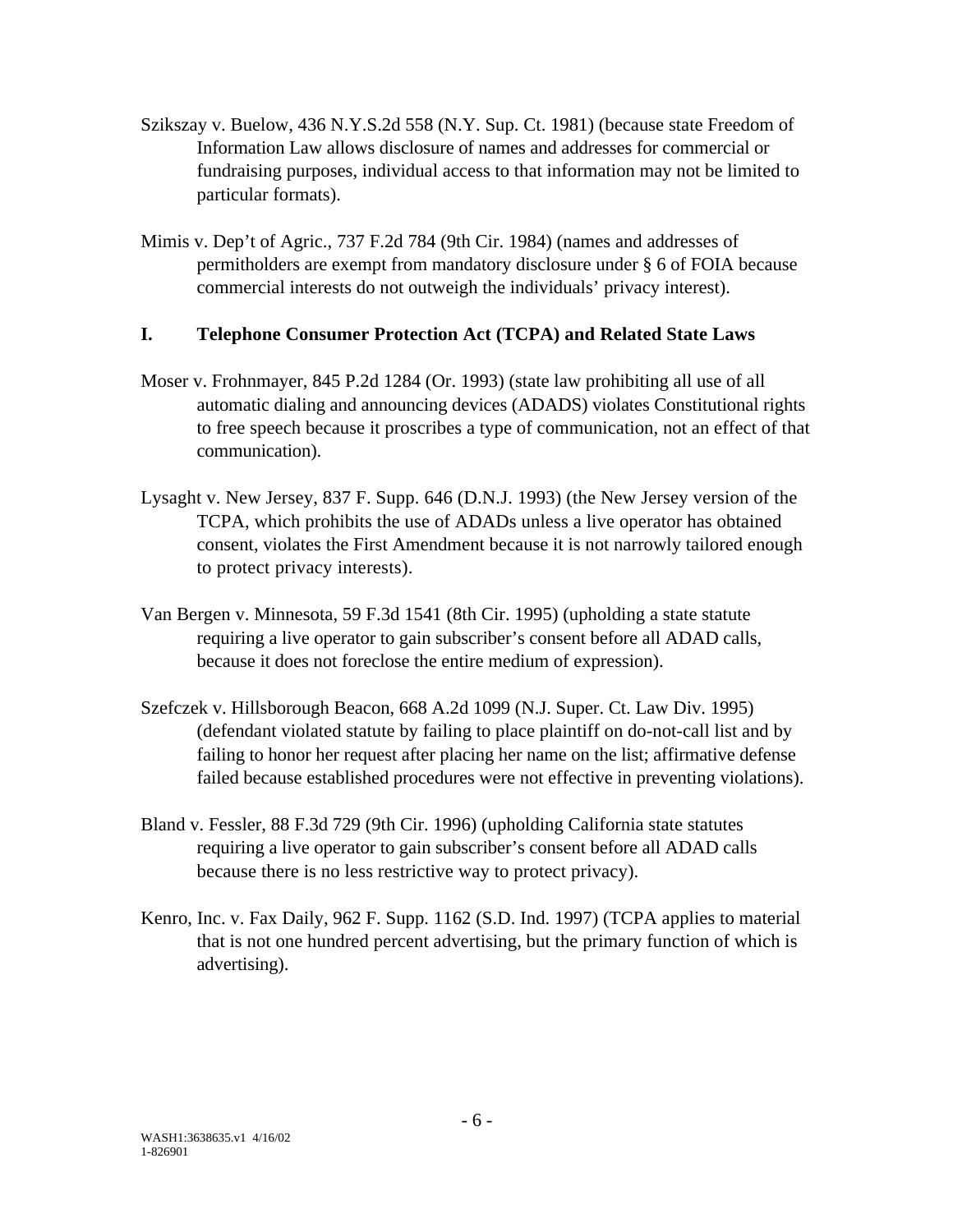- Texas v. Am. Blast Fax, Inc., 121 F. Supp. 2d 1085 (W.D. Tex. 2000) (TCPA applies to both interstate and intrastate faxes, and services that merely send faxes for clients can be held liable under the Act).
- Worsham v. Nationwide Ins. Co., 2001 WL 461313 (Md. App. 2001) (independent contractor status of caller does not shield entity from liability, because the Act reaches the entity "on whose behalf" the calls are made, as well as affiliated entities sharing ownership or operational control).

#### **J. State/Federal Privacy Right**

- Lamont v. Comm'r of Motor Vehicles, 269 F. Supp. 880 (S.D.N.Y. 1967) (statute allowing state to sell motor vehicle registration records does not violate federal privacy rights).
- Bradshaw v. Michigan Nat'l Bank, 197 N.W.2d 531 (Mich. Ct. App. 1972) (unsolicited mailing of credit card does not violate state privacy right).
- Shibley v. Time, 341 N.E.2d 337 (Ohio Ct. App. 1975) (sale of subscription list without consent of subscribers does not constitute an invasion of privacy).
- Whalen v. Roe, 429 U.S. 589 (1977) (states do not infringe on individuals' reputation or independence when they maintain lists of patients who receive certain medications, and therefore do not violate Fourteenth Amendment privacy right).
- Montinieri v. S. New Eng. Tel. Co., 398 A.2d 1180 (Conn. 1978) (disclosure of unlisted phone number and address by telephone operator is not an invasion of privacy).
- Bennett v. Columbia Broad. Sys., Inc., 1986 U.S. App. LEXIS 37308, 13 Media L. Rep. 1237 (6th Cir. 1986) (common law privacy right is not absolute, but is subject to a reasonable person test).
- Dwyer v. Am. Express, 652 N.E.2d 1351 (Ill. App. Ct. 1995) (compilation and rental of lists of cardholders and their spending habits does not violate privacy right).
- U.S. News & World Report, Inc. v. Avrahami, 1996 Va. Cir. LEXIS 518 (Va. Cir. Ct. 1996) (the inclusion of a name in a mailing list does not constitute an invasion of privacy).